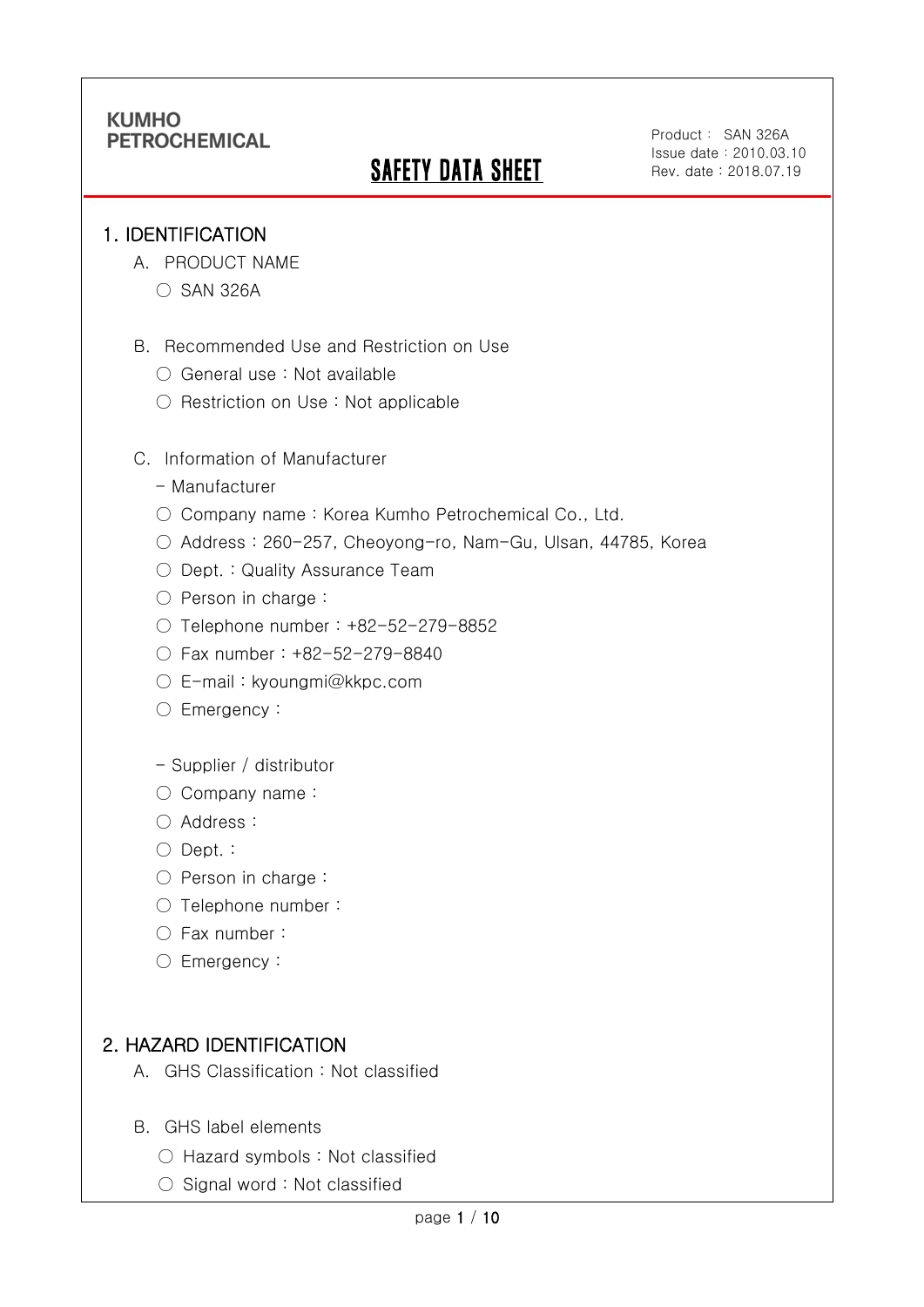Ī

# SAFETY DATA SHEET

- Hazard statement : Not classified
- Precautionary statements : Not classified
- C. Other hazards which do not result in classification :
	- NFPA rating: (0~4 steps) : Health=0, Flammability=0, Reactivity=0

### 3. COMPOSITION/INFORMATION ON INGREDIENTS

| Chemical name                   | CAS No./ECL No./EINECS No.  | Contents(%) |
|---------------------------------|-----------------------------|-------------|
| Styrene Acrylonitrile copolymer | $9003 - 54 - 7$ /KE-29423/- | $98 - 100$  |
| Additives                       | Proprietary                 | $0 - 2$     |

※ Reference No. : ECL(Registration number of Korean Existing Chemical List) EINECS(Registration number of Europe Existing Chemical List)

### 4. FIRST-AID MEASURES

- A. Eye Contact :
	- Immediately flush eyes with plenty of water at least 15minutes.
	- If irritation persists, get a doctor's examination.
- B. Skin Contact :
	- Wash the contaminated skin area with running water.
	- Remove contaminated clothes and shoes.
	- If irritation persists, get a doctor's attention.

#### C. Inhalation :

- Intake the water to clean the throat and blow nose to remove the dust.
- Remove victim to fresh air immediately.
- Take Artificial respiration if not breathing.
- Give oxygen if breathing is difficult.
- Get medical attention.

#### D. Ingestion:

- Rinse mouth with water.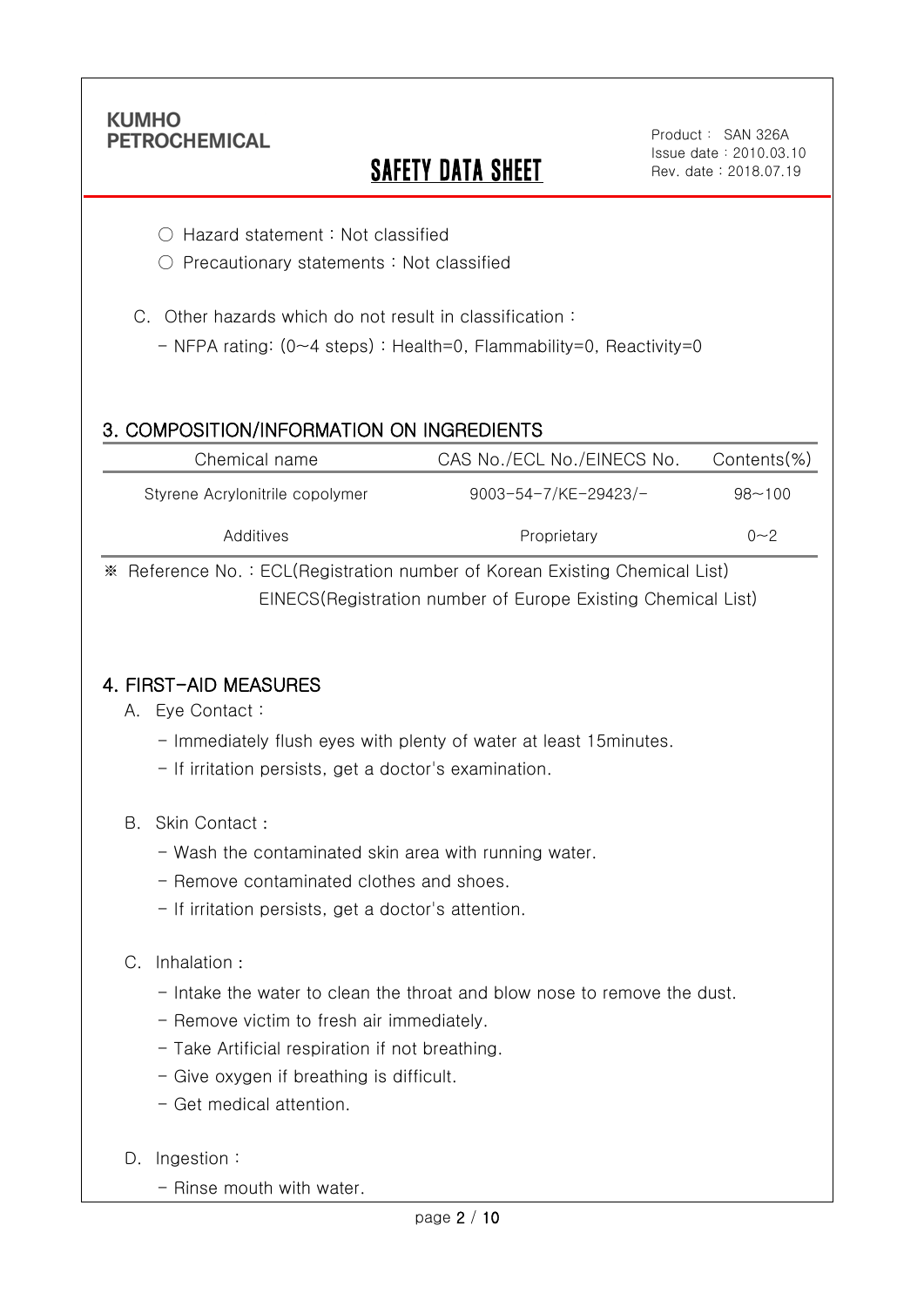Ī

# SAFETY DATA SHEET

- Immediately give large amounts of water to drink for help ease the irritation.
- Get medical aid if irritation or symptoms occur.
- E. Delay and immediate effects and also chronic effects from short and long term exposure :
	- Steams by plastic processing at high temperature may cause eyes and respiratory irritation.
- F. Notice to Physician :
	- Treatment may vary with condition of victim and specifics of incident.

## 5. FIRE FIGHTING MEASURE

- A. Suitable (Unsuitable) extinguishing media :
	- $\circ$  Extinguishing media: Powder foam, carbon dioxide, water or foam.
	- Unsuitable Extinguishing media : Do not use direct water.
	- $\bigcirc$  Large fire : Water spray, foam.
- B. Specific hazards arising from the chemical
	- Combustion :
		- Irritating, corrosive and/or toxic gases may occur by fire.
		- Generate carbon dioxide, carbon monoxide when combustion.
	- Levels of fire hazard :
		- Containers may rupture or explode if exposed.
		- Dust / air mixtures may ignite or explode.
- C. Fire fighting procedures and equipments :
	- Wear appropriate personal protective equipment(see section 8. EXPOSURE CONTROLS/PERSONAL PROTECTION).
	- Avoid inhalation of smoke or gas when fire fighting.
	- Move container from fire area if it can be done without risk.
	- Cool containers with water until well after fire is out.
	- Stay upwind and keep out of low areas.
	- Dust / air mixtures may ignite or explode.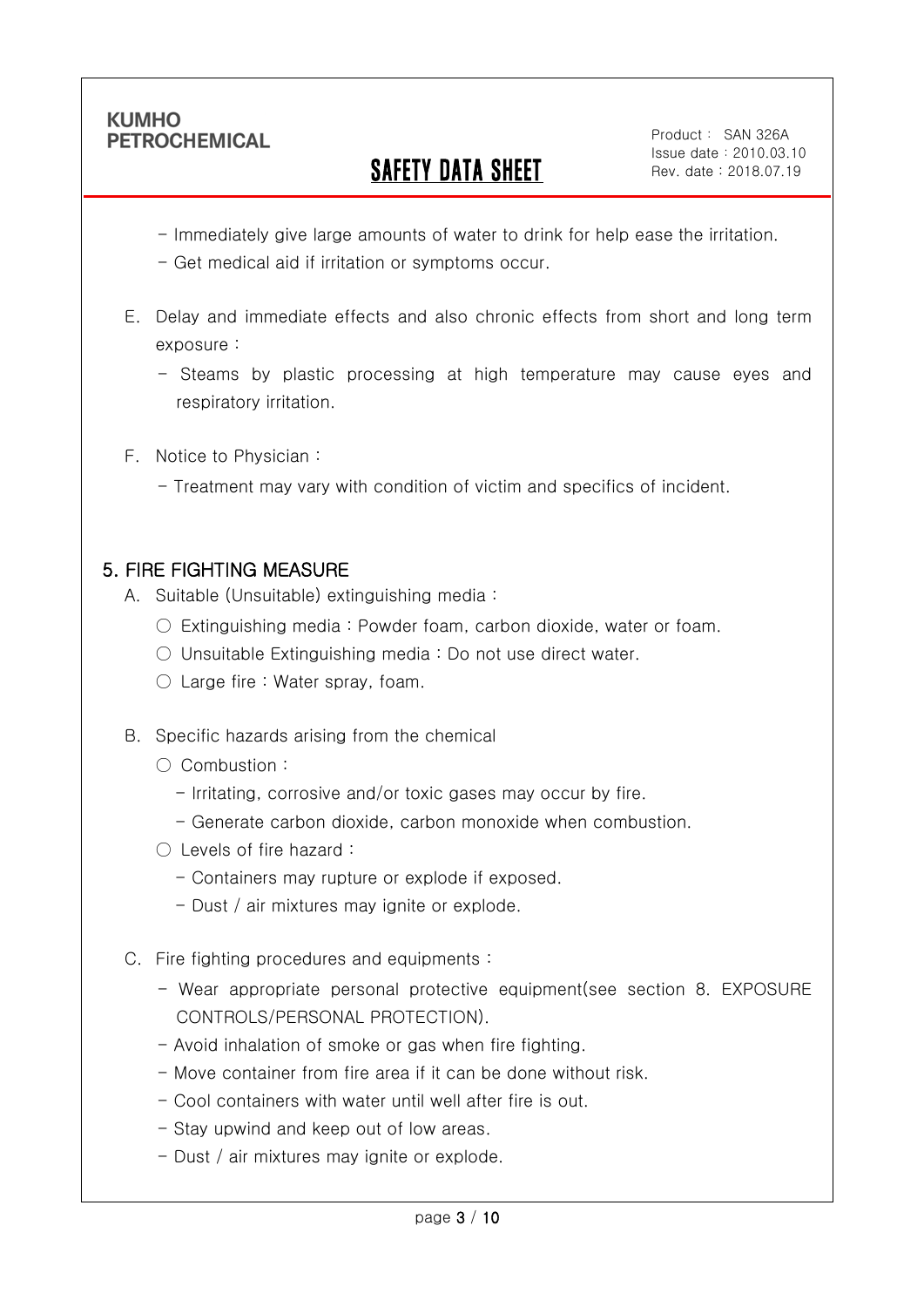Ī

## SAFETY DATA SHEET

### 6. ACCIDENTAL RELEASE MEASURES

- A. Personal Precautions, Protective Equipment and Emergency procedures :
	- Perform in accordance with 「 See section 8. EXPOSURE CONTROLS / PERSONAL PROTECTION」. Put on appropriate personal protective equipment.
	- Suppression occurrence of dust.
	- Avoid contact with eyes and skin.
	- Avoid inhalation of substance itself or combustion.
	- Evacuation against the wind.
	- Keep unauthorized personnel out.
	- Avoid contact with heat, sparks, flame or other ignition sources.
- B. Environmental Precautions
	- Avoid dispersal of spilt material and runoff and contact with waterways, drains and sewers. If large spills, advise emergency services.
- C. Methods and materials for containment and cleaning up :
	- $\bigcirc$  For small spills.
		- Remove all sources of ignition.
		- Suppression occurrence of dust.
		- Appropriate container for disposal of spilled material collected.
		- Ventilate leak areas and clearing leak area.
	- $\bigcirc$  For large spills.
		- Remove all sources of ignition.
		- Suppression occurrence of dust.
		- Avoid entering to sewers or water system.
		- Appropriate container for disposal of spilled material collected.
		- Wash contaminated area and wash off used tools with soap and water.

### 7. HANDLING AND STORAGE

- A. Handling :
	- Perform in accordance with 「 See section 8. EXPOSURE CONTROLS / PERSONAL PROTECTION」. Put on appropriate personal protective equipment.
	- Handle in a well-ventilated place.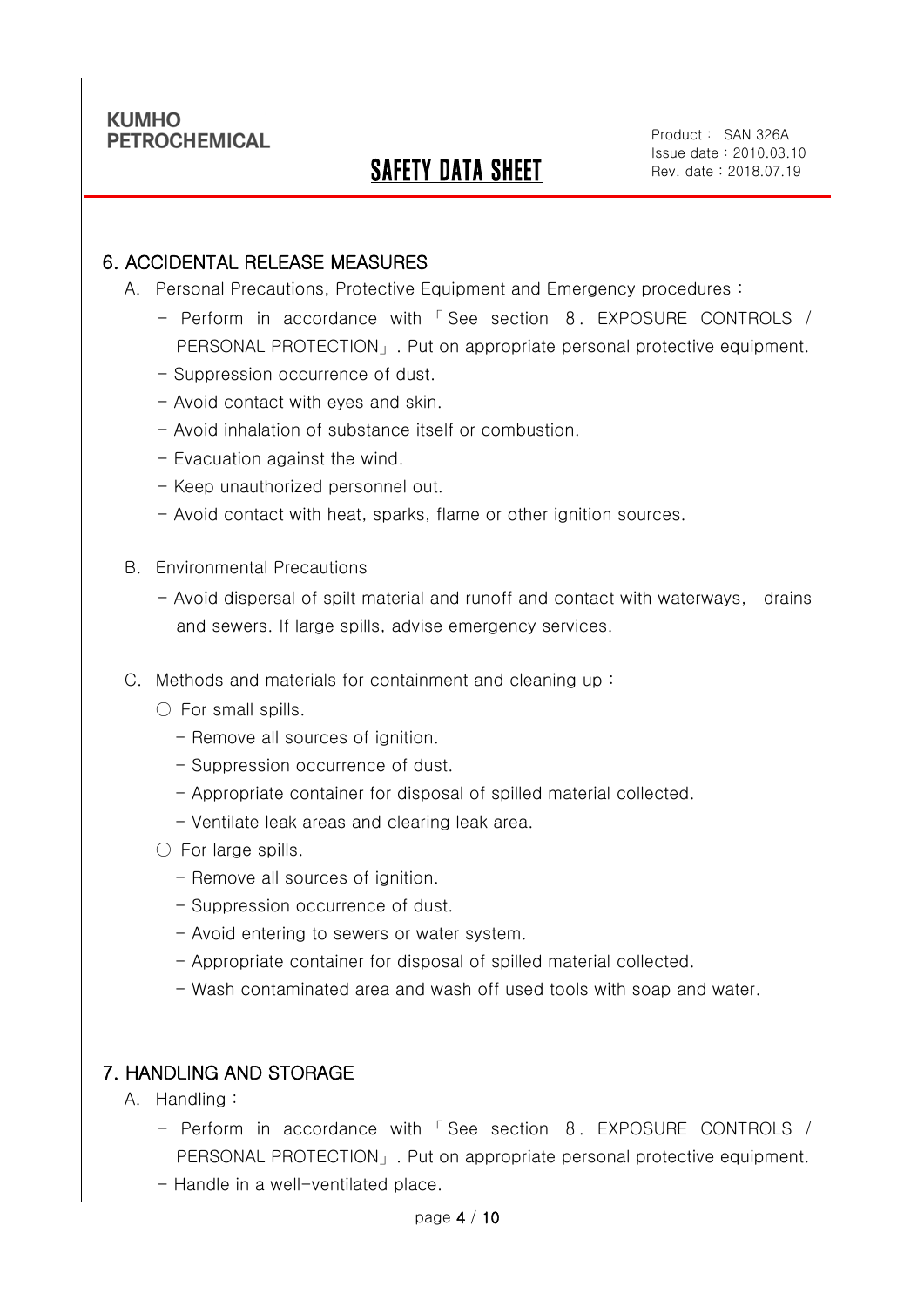Ī

# SAFETY DATA SHEET

Product: SAN 326A Issue date:2010.03.10 Rev. date : 2018.07.19

- Avoid contact with heat, sparks, flame or other ignition sources.
- Remove all sources of ignition.
- Wash thoroughly after handling.
- B. Storage Precautionary Statements :
	- Keep in original container and tightly closed.
	- Store in a cool, dry, location and avoid heat.
	- Avoid contact with incompatible materials.

### 8. EXPOSURE CONTROLS/PERSONAL PROTECTION

- A. Exposure limit
	- Exposure limit under ISHL : Not applicable
	- ACGIH : Not applicable
	- Biological exposure limits : Not applicable
- B. Engineering Controls
	- A system of local and/or general exhaust is recommended when employee exposures are above the Exposure Limits. Local exhaust ventilation is generally preferred because it can control the emissions of the contaminant at its source, preventing dispersion of it into the general work area. The use of local exhaust ventilation is recommended to control emissions near the source.
- C. Personal Protective Equipment :
	- Respiratory Protection : Use the respirator be given official approval by Korea Occupational Safety & Health Agency. Under conditions of frequent use or heavy exposure, Respiratory protection may be needed. Respiratory protection is ranked in order from minimum to maximum. Consider warning properties before use.
		- Dust, mist, fume-purifying respiratory protection
		- Any air-purifying respirator with a corpuscle filter of high efficiency
		- Any respiratory protection with a electromotion fan(for dust, mist, fume-purifying)
		- ※ For Unknown Concentration or Immediately Dangerous to Life or Health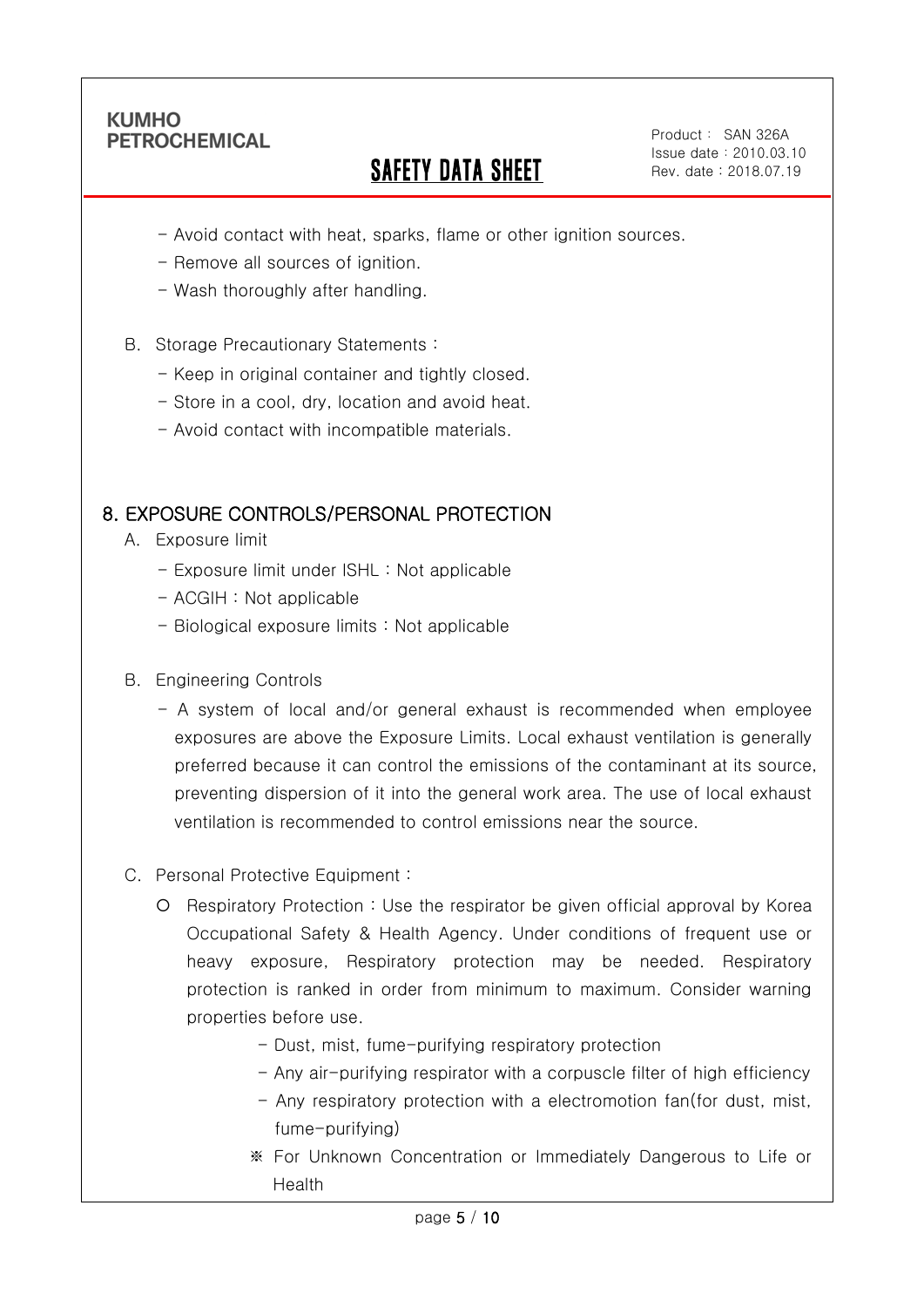Ī

## SAFETY DATA SHEET

- Self-contained breathing apparatus(pressure-demand or other positive-pressure mode in combination)
- Supplied-air respirator with full facepiece
- Eye Protection : Wear primary eye protection such as splash resistant safety goggles with a secondary protection faceshield. Provide an emergency eye wash station and quick drench shower in the immediate work area.
- Hand Protection : Wear chemical resistant protected gloves if there is hazard potential for direct skin contact. Wear heat resistant protected gloves to withstand the temperature of molten product.
- Body Protection : Wear chemical resistant protected clothing if there is hazard potential for direct contact.

## 9. PHYSICAL AND CHEMICAL PROPERTIES

- A. Appearance : Pellet
- B. Odor : Odorless
- C. Odor threshold : Not available
- D. pH : Not applicable
- E. Melting point/Freezing point : 180~220℃
- F. Initial Boiling Point/Boiling Ranges : Not available
- G. Flash point : Not available
- H. Evapourating Rate : Not applicable
- I. Flammability(solid, gas) : Not available
- J. Upper/Lower Flammability or explosive limits : Not available
- K. Vapour pressure : Not applicable
- L. Solubility : Insoluble
- M. Vapour density(Air=1) : Not applicable
- N. Relative density : 1.06~1.07
- O. Partition coefficient of n-octanol/water : Not available
- P. Autoignition Temperature : Not available
- Q. Decomposition Temperature : Not applicable
- R. Viscosity : Not available
- S. Molecular weight : Not available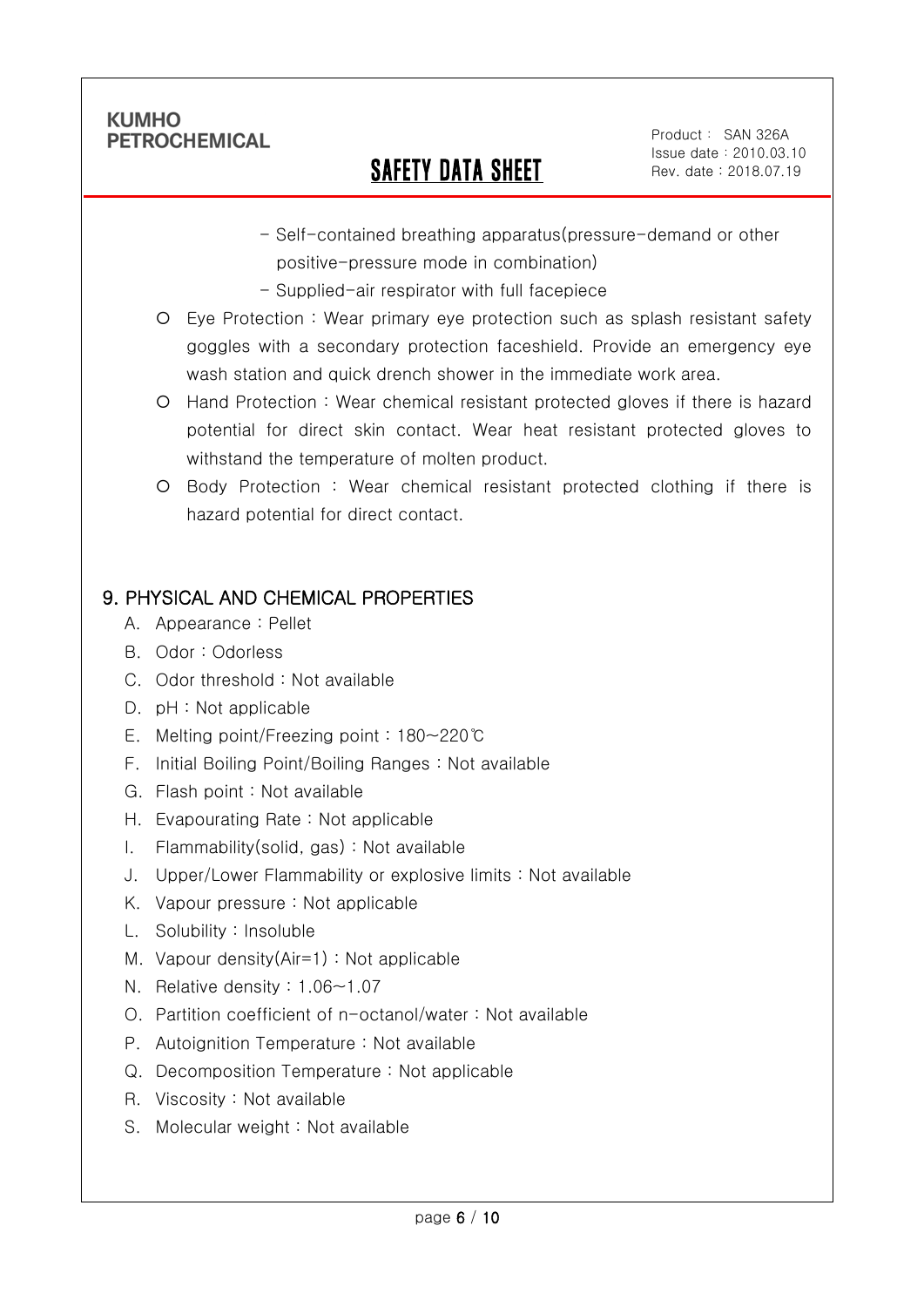# **SAFETY DATA SHEET**

### 10. STABILITY AND REACTIVITY

A. Stability

Ī

- This material is stable under recommended storage and handling conditions
- B. Possibility of Hazardous Reaction
	- Will not occur.

#### C. Conditions to Avoid

- Avoid contact with heat, sparks, flame or other ignition sources.
- D. Materials to Avoid
	- Strong oxidizing agents.
- E. Hazardous Decomposition Products
	- Carbon monoxide, carbon dioxide

## 11. TOXOCOLOGICAL INFORMATION

- A. Information on the likely routes of exposure
	- (Respiratory tracts) : Not applicable
	- (Oral) : Not applicable
	- (Eye ∙ Skin) : Not applicable
- B. Delayed and immediate effects and also chronic effects from short and long term exposure
	- Acute toxicity : Not available
	- O Skin corrosion/irritation : Not available
	- $O$  Serious eye damage/irritation : Not available
	- Respiratory sensitization : Not available
	- O Skin sensitization : Not available
	- Carcinogenicity : Not available
	- Germ cell mutagenicity : Not available
	- O Reproductive toxicity : Not available
	- Specific target organ toxicity(single exposure) : Not available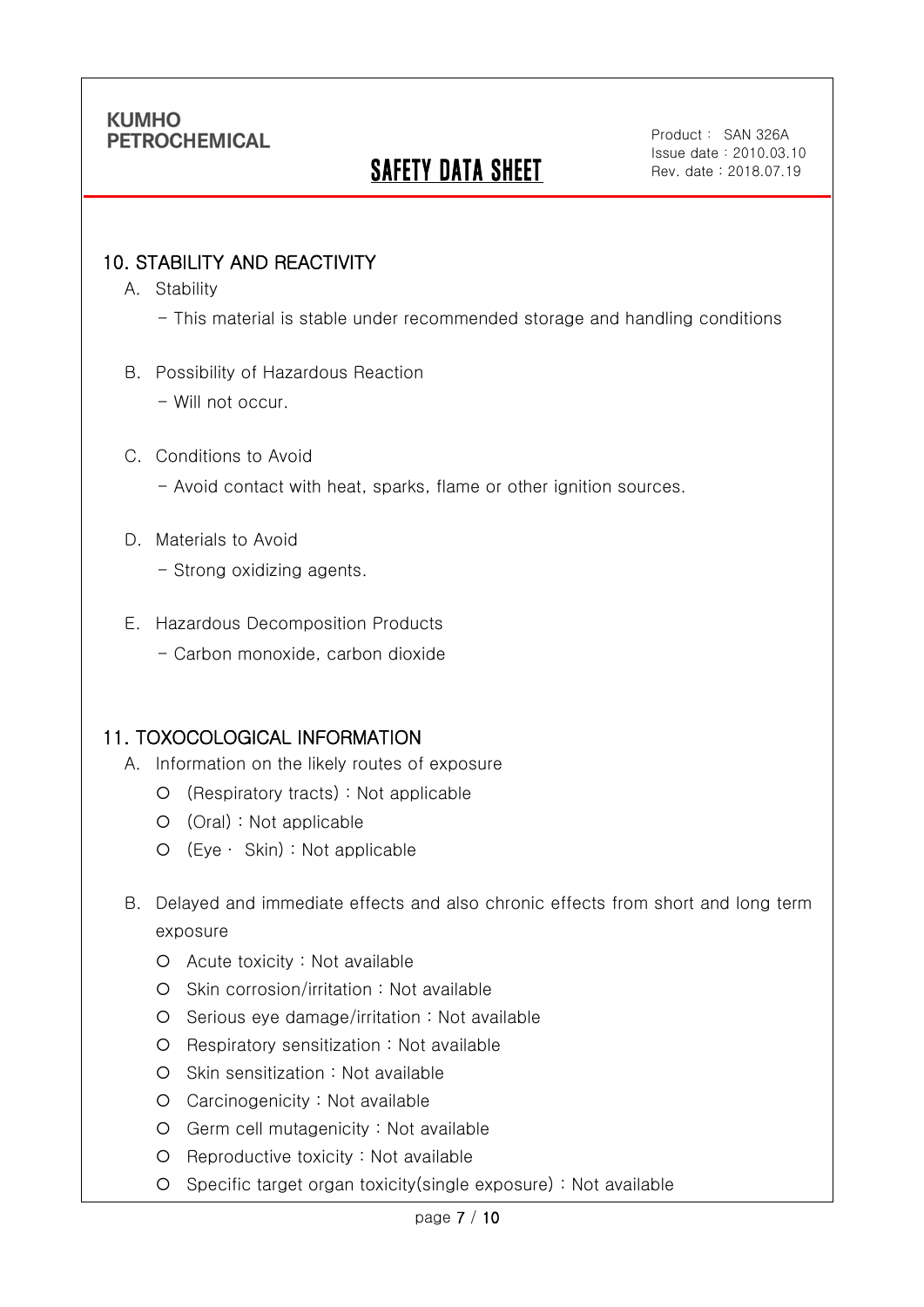Ī

# **SAFETY DATA SHEET**

Product: SAN 326A Issue date:2010.03.10 Rev. date : 2018.07.19

- Specific target organ toxicity(repeated exposure) : Not available
- Aspiration hazard : Not available
- Chronic effect : Not available
- C. Calculation the classification of the mixture(acute toxicity estimate calculation etc.) : Not applicable

### 12. ECOLOGICAL INFORMATION

A. Ecotoxicity : Not available

B. Persistence and degradability : Not available

C. Bioaccumulative potential : Not available

- D. Mobility in soil : Not available
- E. Other adverse effects : Not available

### 13. DISPOSAL CONSIDERATION

A. Disposal methods

- The user of this product must properly characterize the waste/container generated from the use of this product in accordance with all applicable federal, state and/or local laws and regulations in order to determine the proper disposal of the waste in accordance with all applicable federal, state and/or local laws and regulations.
- B. Special precautions for disposal :
	- The user of this product must disposal by oneself or entrust to waste disposer or person who other' s waste recycle and dispose, person who establish and operate waste disposal facilities.
	- Dispose of waste in accordance with local regulation.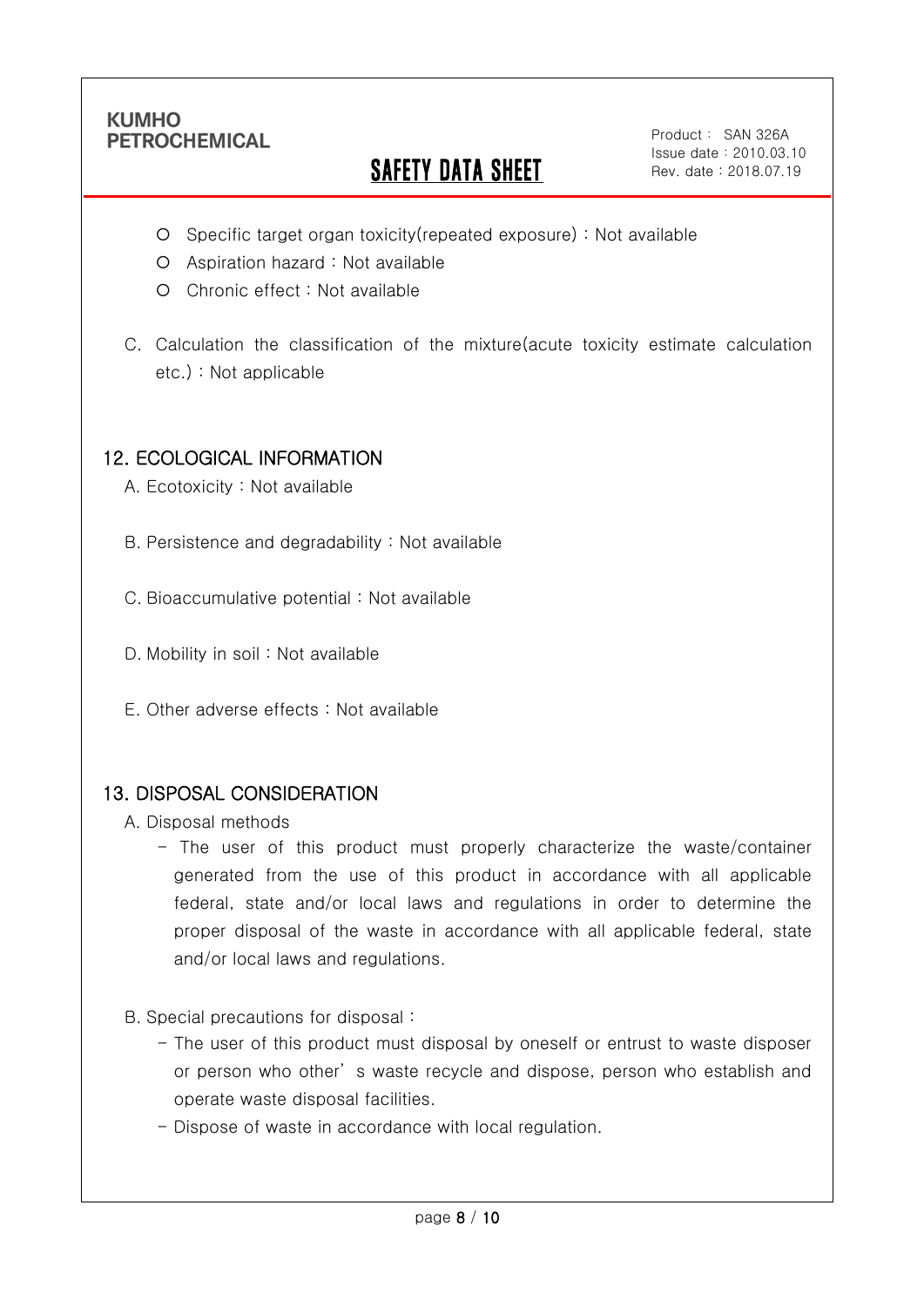Ī

## **SAFETY DATA SHEET**

#### 14. TRANSPORT INFORMATION

A. UN number : Not regulated for transport of dangerous goods

- B. Proper shipping name : Not applicable
- C. Hazard class : Not applicable
- D. Packing group : Not applicable
- E. Marine pollutant : Not available
- F. Special precautions for user related to transport or transportation measures :
	- 1) EmS FIRE SCHEDULE : Not applicable
	- 2) EmS SPILLAGE SCHEDULE : Not applicable
- G. IATA Transport : Not Classified as dangerous for IATA Transport

### 15. REGULATORY INFORMATION

A. Korea Industry Safety and Health Law (ISHL) :

- $\bigcirc$  This product is not subject to the chemical for classification and labeling under ISHL Article 41.
- B. The Toxic Chemical Control Act in Korea(TCCA)
	- $\bigcirc$  This product is not classified as Toxic chemical and Observational chemical under TCCA Article 2.3. and 2.4.
	- Toxic Release Inventory(TRI) Chemicals: Not regulated
- C. Dangerous goods Safety Management Law in Korea : Not applicable
- D. US regulations
	- OSHA regulation (29CFR1910.119) : Not available
	- CERCLA section 103 (40CFR302.4) : Not available
	- $\circ$  EPCRA section 302(40CFR355.30) : Not available